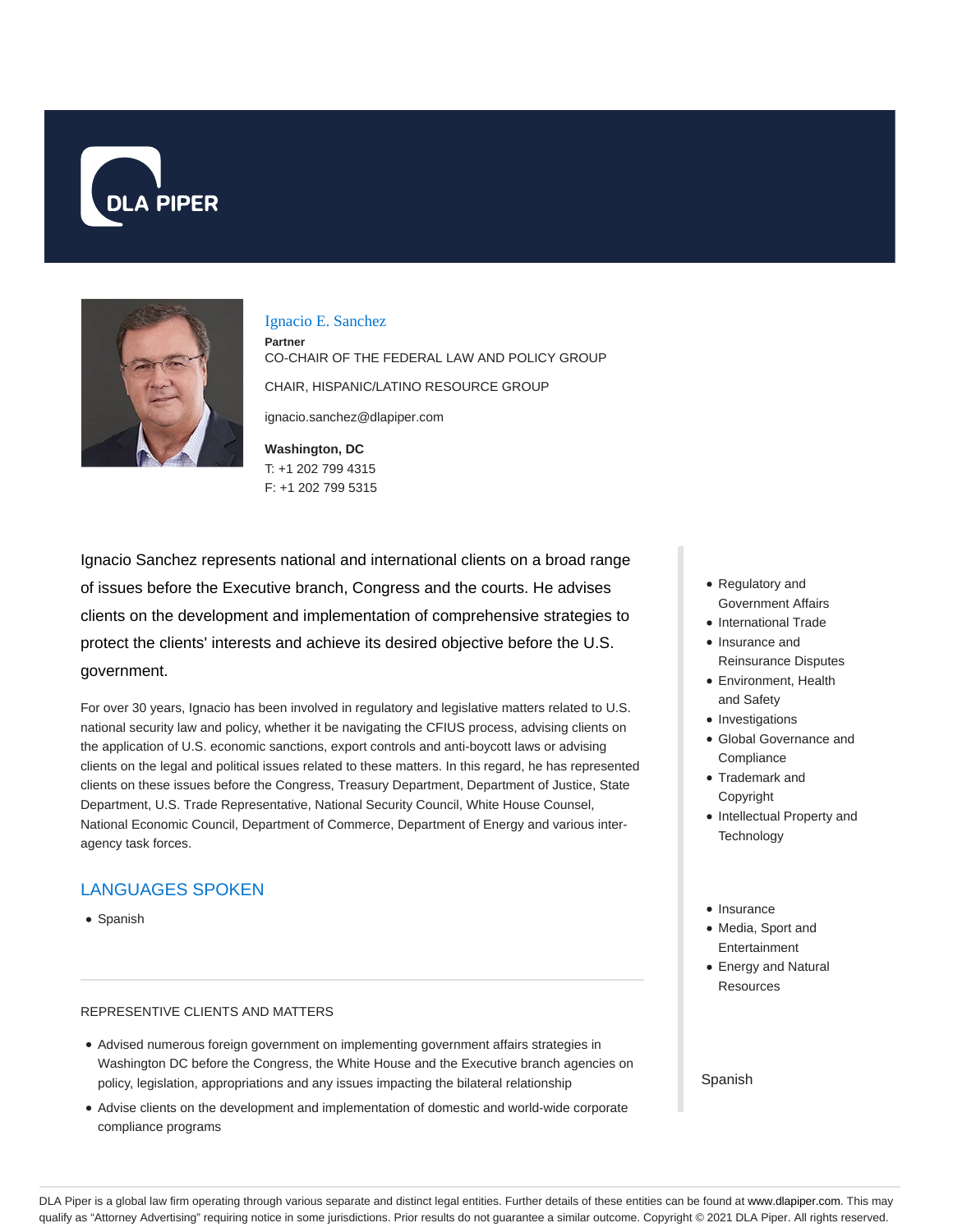- Represent numerous foreign and domestic entities in obtaining regulatory approval from the Committee on Foreign Investment in the United States (CFIUS) for international transactions involving the acquisition of companies or assets in the U.S.
- Advise numerous global clients on sanctions compliance, voluntary disclosures and enforcement proceedings before US agencies with applicable jurisdiction
- Advise many commercial clients on legislation and regulatory matters affecting their business interests
- Represent numerous clients in commercial disputes including but not limited to trademark litigation, environmental and toxic tort litigation, franchise disputes, product liability, RICO and breach of contract cases

#### CONGRESSIONAL TESTIMONY

Due to Ignacio's experience on national security related matters, he has been called on to render testimony at Congressional hearings before the:

- International Economic Policy and Trade subcommittee of the U.S. House of Representative's International Relations Committee concerning U.S. sanctions' policy and disputes relative to those policies before the World Trade Organization
- Western Hemisphere subcommittee of the U.S. Senate's Foreign Relations Committee concerning the extraterritorial reach of U.S. sanctions
- Trade subcommittee of the U.S. House of Representative's Ways and Means Committee on the Legal and Economic Relationship between the United States and Cuba
- Courts and Intellectual Property subcommittee of the US House of Representative's Judiciary Committee on issues related to government confiscations

### CREDENTIALS

# Admissions

- District of Columbia
- Florida

# **Education**

- J.D., University of Miami 1986
- B.S., Civil Engineering, University of Miami 1982

### **Courts**

- United States Court of Appeals for the Eleventh Circuit
- United States District Court for the Middle District of Florida
- United States District Court for the Southern District of Florida

### **Memberships**

American Bar Association

Cuban American Bar Association

Trustee, Wilson Council, Woodrow Wilson Center for International Scholars

Trustee, Connelly School of the Holy Child

### Presidential Appointments

Pursuant to an appointment by President George W. Bush, Ignacio served (2005 – 2011) as a member of the board of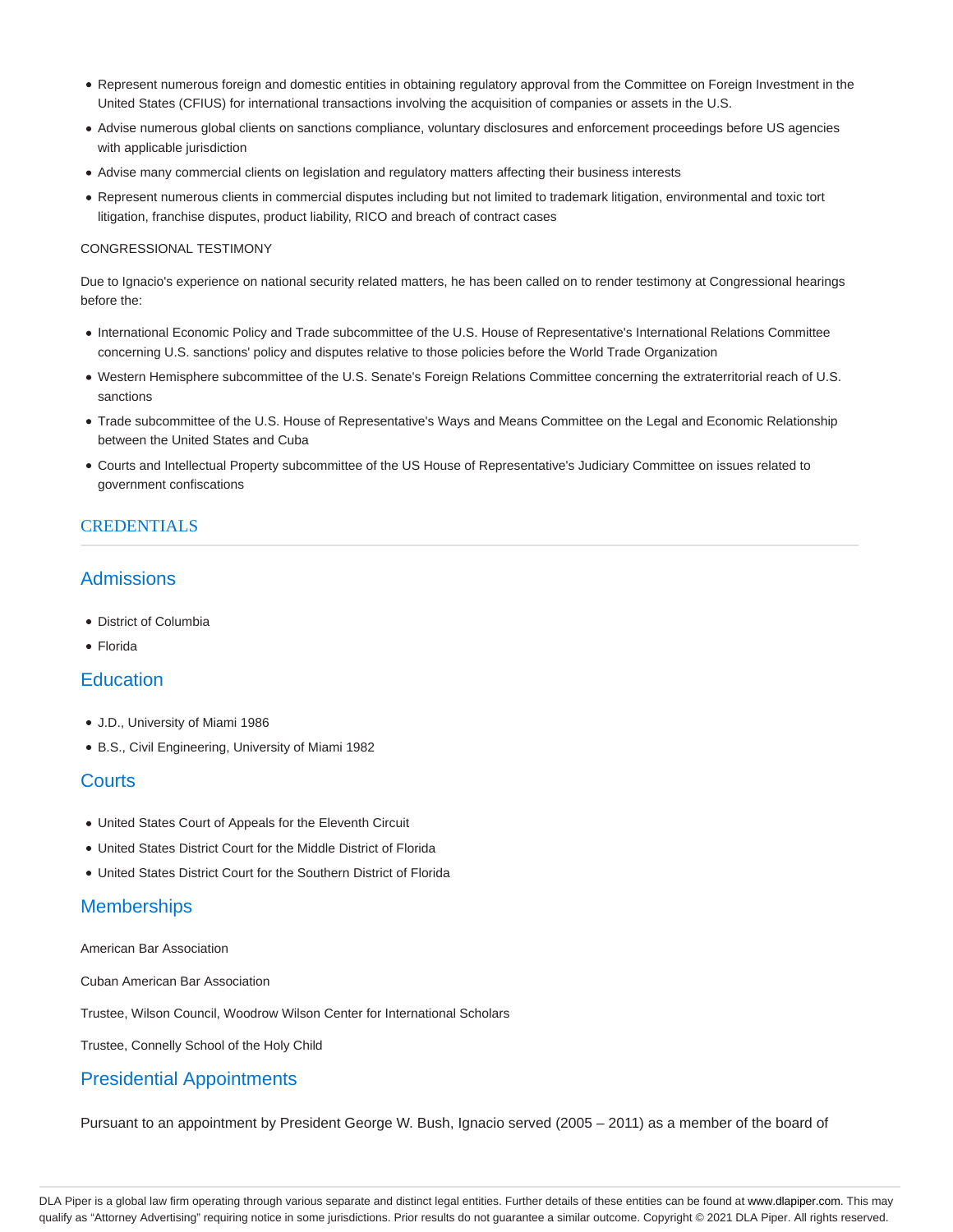trustees of the Woodrow Wilson International Center for Scholars, the living national memorial to President Wilson. The Center, headquartered in Washington, DC, was established by Congress in 1968.

Ignacio served on the 2000 Bush-Cheney Transition Team as the director of the policy advisory committees for the Department of the Treasury and for the Office of the US Trade Representative.

#### INSIGHTS

### **Publications**

**Coming soon: a national security screening mechanism for outbound investments**

28 June 2022 The US would not be alone in regulating outbound investment.

**Global Sanctions Update**

8 March 2022 Global Sanctions Alert

Our International Trade team have summarised the latest developments in global sanctions and how to navigate the implications on your business.

**Ukraine crisis: updates to UK, EU and US sanctions in the second 'phase' of the international response**

1 March 2022 Global Sanctions Alert As at 6pm GMT on Monday, 28 February 2022, and in addition to those measures outlined in the 'first phase' of the international community's response to the situation in Ukraine, the UK, EU and US has announced the following sanctions measures

**US imposes further sanctions and export controls against Russia**

25 February 2022 Global Sanctions Alert The White House emphasized that these newly announced sanctions and export controls will be complemented with similar measures imposed by US allies and partners.

**New US sanctions in response to Russia's actions against Ukraine**

23 February 2022 Global Sanctions Alert Additional sanctions are expected that will target Russia's financial, technology, and defense sectors.

**The US, EU and UK implement the 'first phase' of New Sanctions in response to Russia's recognition of the independence of the Donetsk and Luhansk regions**

23 February 2022

DLA Piper is a global law firm operating through various separate and distinct legal entities. Further details of these entities can be found at www.dlapiper.com. This may qualify as "Attorney Advertising" requiring notice in some jurisdictions. Prior results do not guarantee a similar outcome. Copyright @ 2021 DLA Piper. All rights reserved.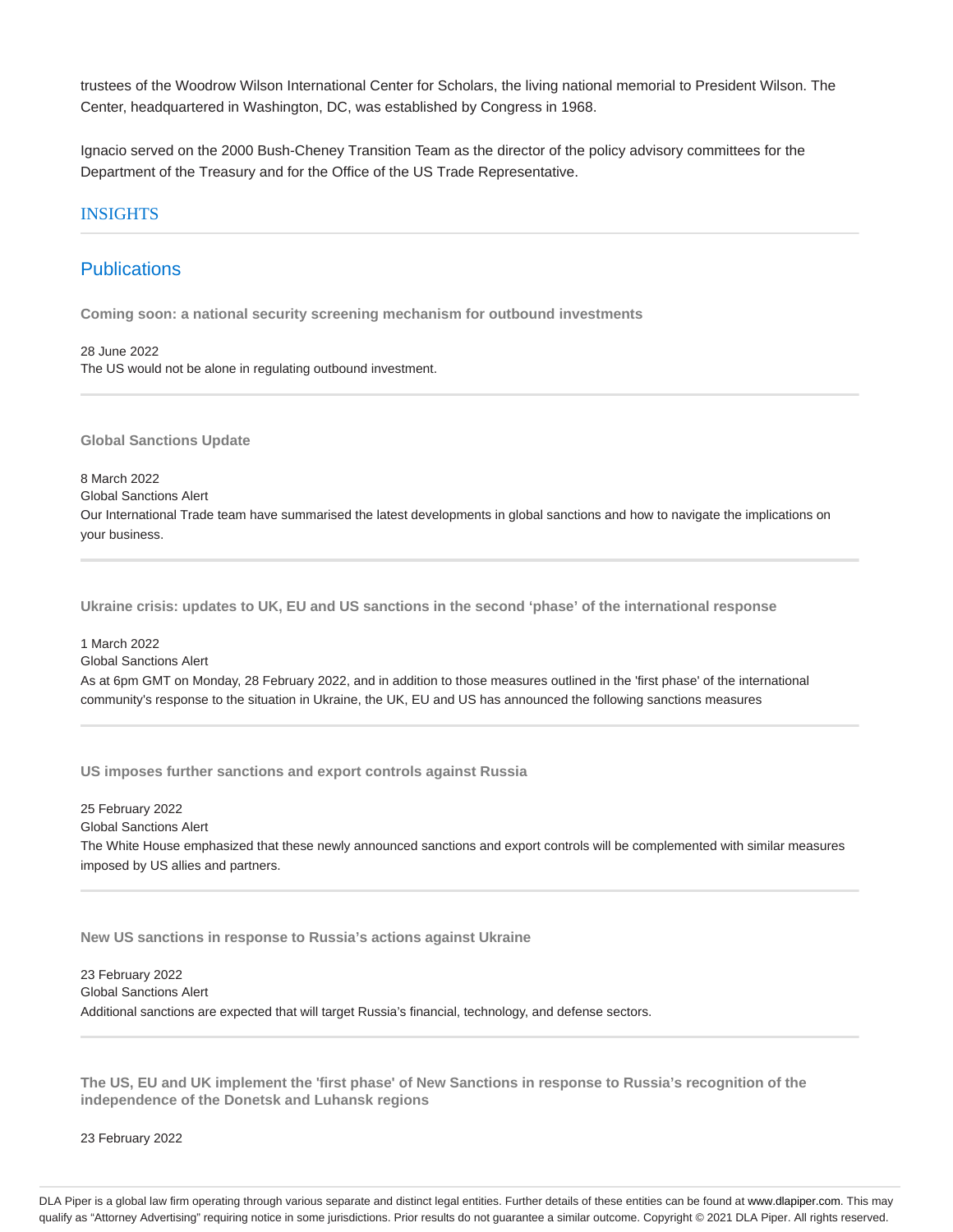#### Global Sanctions Alert

Providing you an up to date summary of the latest US, EU and UK "first phase" sanctions in response to Russia's recognition of the independence of the Donetsk and Luhansk regions.

- CFIUS filing fees effective as of May 1, 2020: What you need to know, 5 May 2020
- Hospitality industry update: President signs into law massive COVID-19 relief and economic stimulus package, 3 April 2020
- Coronavirus: Congressional leaders and the Trump Administration reach agreement on massive COVID-19 relief and economic stimulus package, 26 March 2020
- Coronavirus: Several state and local governments issue "shelter in place" orders (United States), 23 March 2020
- Coronavirus: emergency response legislation passed by the Senate; additional stimulus and tax relief expected soon (United States), 18 March 2020
- New regulations reinforce CFIUS's expanded role with respect to foreign investments in the United States, 16 January 2020
- Treasury Department proposes regulations comprehensively implementing FIRRMA and reforming CFIUS national security review, 19 September 2019
- Trump issues Executive Order on securing information and communications technology and services key points, 16 May 2019
- US government sanctions Petróleos de Venezuela, authorizes US persons to engage in certain limited transactions, 29 Jan 2019
- CFIUS pilot program mandates declarations for certain non-controlling investments in critical technologies, 17 Oct 2018
- FIRRMA, reforming CFIUS process, is signed into law, 13 Aug 2018
- Congress finalizes CFIUS reform bill to broaden national security reviews of foreign investments, 25 Jul 2018
- US to re-impose sanctions on Iran as it withdraws from the Joint Comprehensive Plan of Action, 9 May 2018
- "Foreign Governments' Misuse of Federal RICO: The Case For Reform," Washington Legal Foundation Working Paper Series, May 2006
- "Cuban Property Rights and the 1940 Constitution," Florida State University Journal of Transnational Law and Policy, Vol. 3, Spring 1994

# **Events**

# **Previous**

**Global International Arbitration Training Day 2020 – Disputes arising from Sino-US tensions**

29 October 2020 Webinar

"Overview of U.S. Primary and Secondary Sanctions", Client Training Series, February 2020

"The Legal World is Flat Too: FCPA, Sanctions, FARA and AML", NACDL's 15th Annual White Collar Seminar and Fall Board Meeting, October 2019

"Dealing with Evolving Sanctions in an Era of Anti-blocking Measures", American Conference Institute, AML & OFAC Compliance for the Insurance Industry, January 2019

"Overview of U.S. Primary and Secondary Sanctions", Client Training Series, January 2019